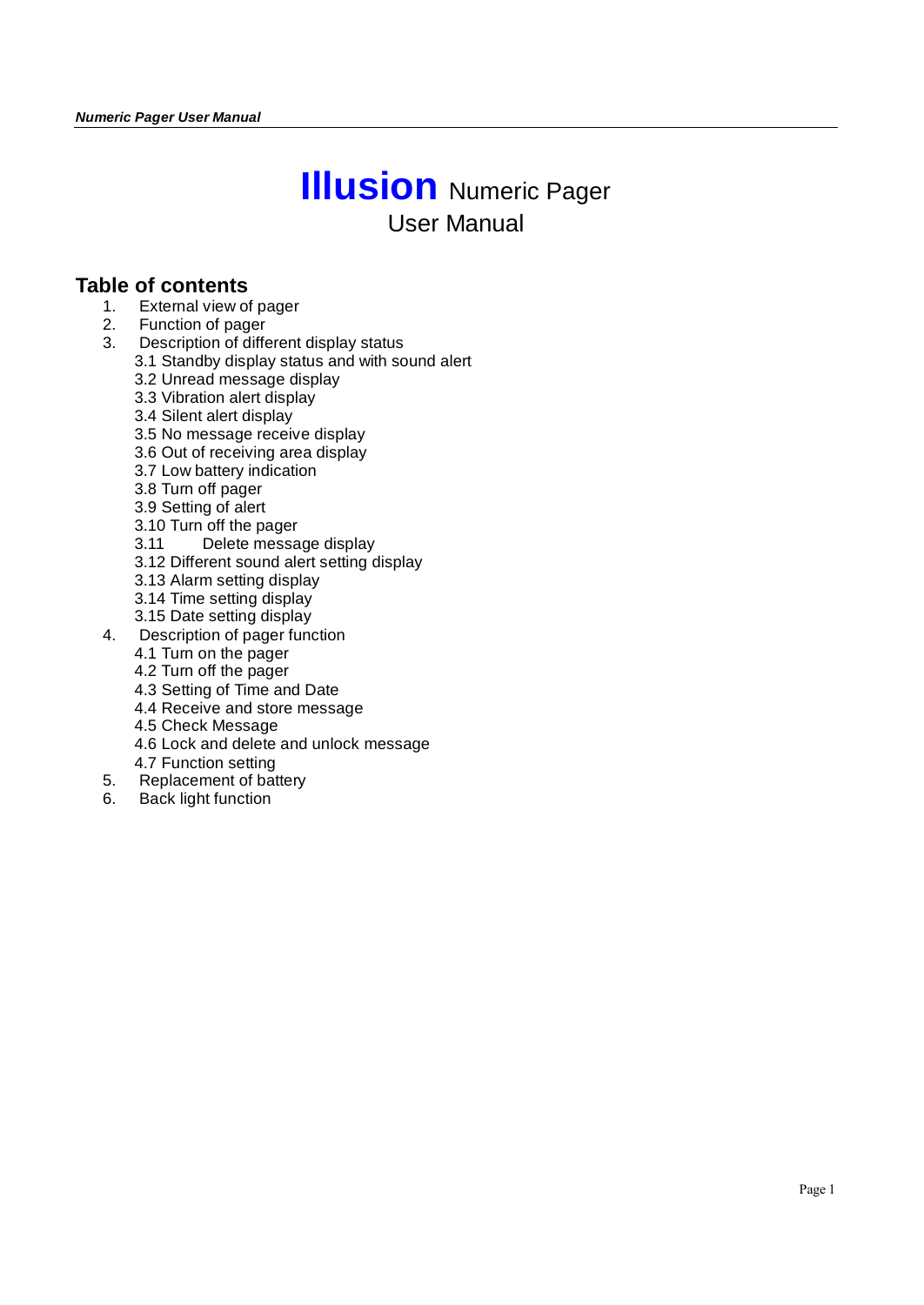#### **1.EXTERNAL VIEW OF PAGER**



1.1 Description of status display Below diagram is the status display of the pager.

## **BB∞⊄∆⊝**Q Ϟ⊷Υ⊡ ⇔ 88888888888

1.2 Status of LCD display

- ЮÓ Vibration alert status
- Sound alert status
- $\Delta$ Alarm enable
- 0 Time setting indication
- $\tilde{\mathbf{u}}$ Duplicate message indication
- ᡮ Delete message
- πО Message locked
- ۳ Out of receiving area indication
- F+ Low battery indication
	- Continue page message indication

#### **2.FUNCTION OF PAGER**

- \* Maximum store 12 messages and 10 locked messages
- \* Maximum characters in each message: 20 characters
- \* LCD display:12 characters 1 line +1 line icon
- \* Duplicate message indication
- \* Unread message indication
- \* Delete single/all message
- \* 3 alarms setting
- \* Contain 3 alert modes: music/vibration/silent mode
- \* Low battery indication
- \* Out of receiving area indication

#### **3.DESCRIPTION OF DIFFERENT DISPLAY STATUS**

3.1 Pager is on standby status with sound alert:



3.2 Unread message display: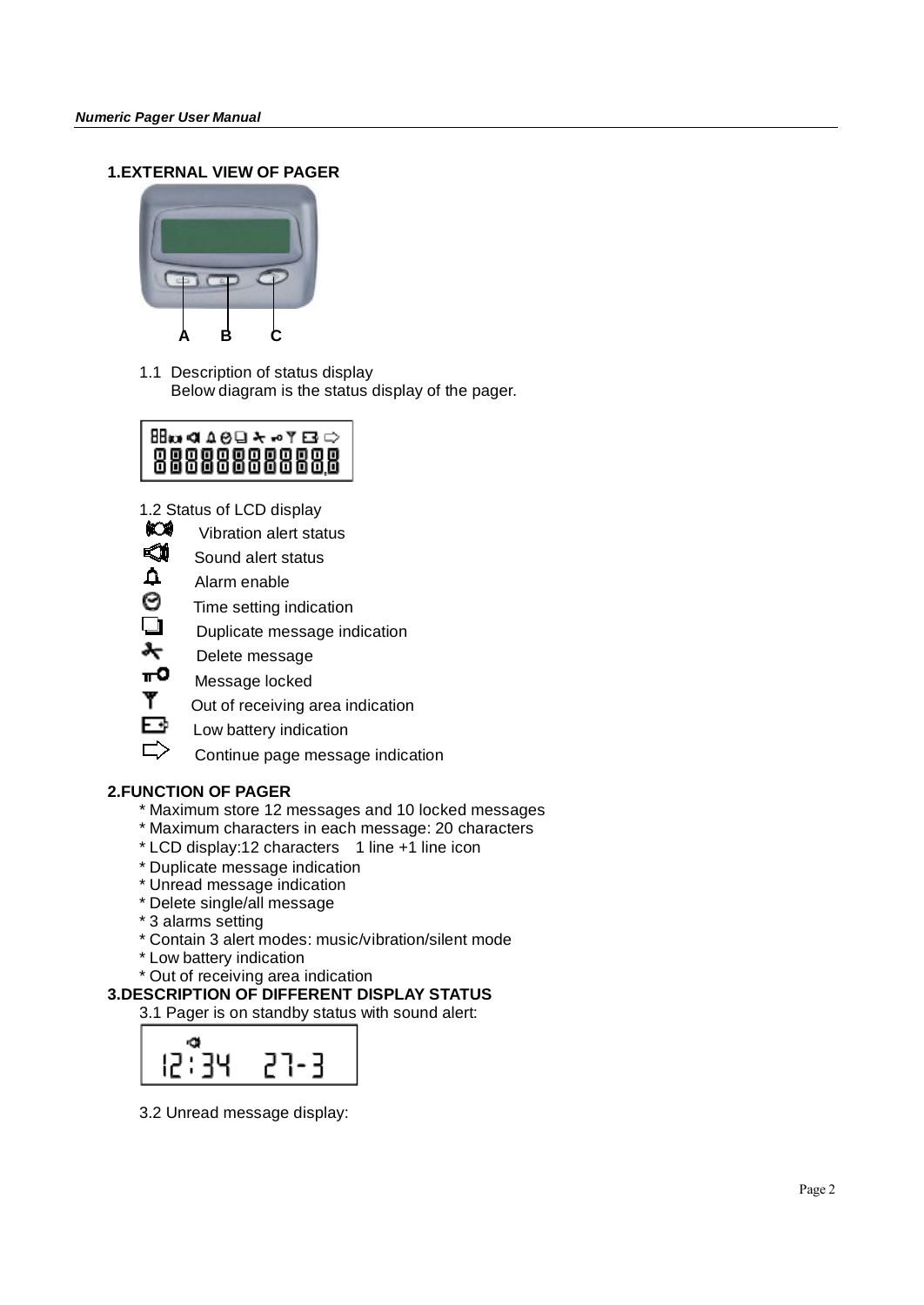$$
\begin{array}{c}\n\text{30} \\
\text{2} \\
\text{PRSES}\n\end{array}
$$

3.3 Vibration alert display:

$$
\begin{array}{c}\n\stackrel{13}{\left(2\right)}34 & 27-3 \\
\hline\n\end{array}
$$

3.4 Silent alert display:

$$
\boxed{12:34 \quad 27-3}
$$

3.5 NO message receive display:



3.6 Out of receiving area display:

$$
\begin{array}{|c|c|c|}\n\hline\n\text{R}^4 & \text{R}^3 & \text{R}^2 \\
\hline\n\text{R}^2 & \text{R}^3 & \text{R}^3 & \text{R}^4\n\end{array}
$$

3.7 Low battery indication:

$$
\frac{1}{12}
$$

3.8 Turn off pager:



3.9 Setting of alert:

$$
\boxed{\text{SET RLET: } P}
$$

3.10 Turn off the pager: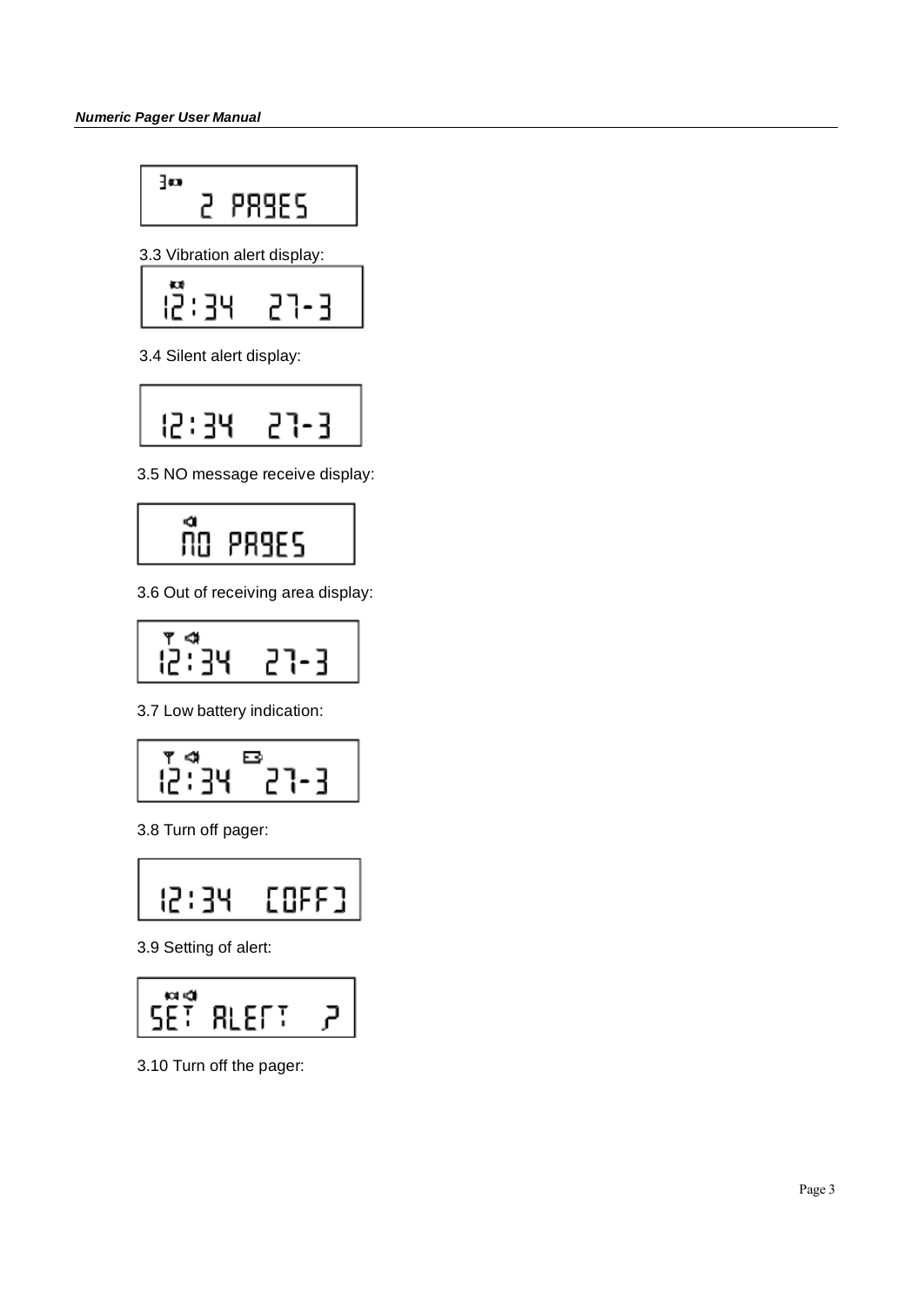3.11 Delete all messages display:

$$
\begin{bmatrix}\text{LEFT} & \text{ALL} & \text{?} \end{bmatrix}
$$

3.12 Different sound alert setting display:

$$
\boxed{\text{SE}^{\frac{\alpha}{2}} \text{RUdID} \quad \text{P}}
$$

3.13 Alarm setting display:



3.14 Time setting display:

$$
\boxed{\text{SE}^{\circ} \text{THE} \quad \text{P}}
$$

3.15 Date setting display:

$$
\begin{vmatrix}\nSE^T & dB^T E & P\n\end{vmatrix}
$$

#### **4.DESCRIPTION OF PAGER FUNCTION.**

4.1 Turn on the pager

Open the battery door and place a 1.5V *AAA* battery into pager. The pager will turn on and all of the icon will display on the screen. The pager sound 8 seconds. Then it will return to standby status.

$$
\begin{array}{c}\n\bullet \\
12:34 \\
\bullet \\
\bullet\n\end{array}
$$

If the pager is turned off, press the **C** button. The pager sounds 8 seconds. Then it will return to standby status.

$$
\begin{array}{|c|c|}\n\hline\n\text{a} & \text{c1-3} \\
\hline\n12:34 & 27-3\n\end{array}
$$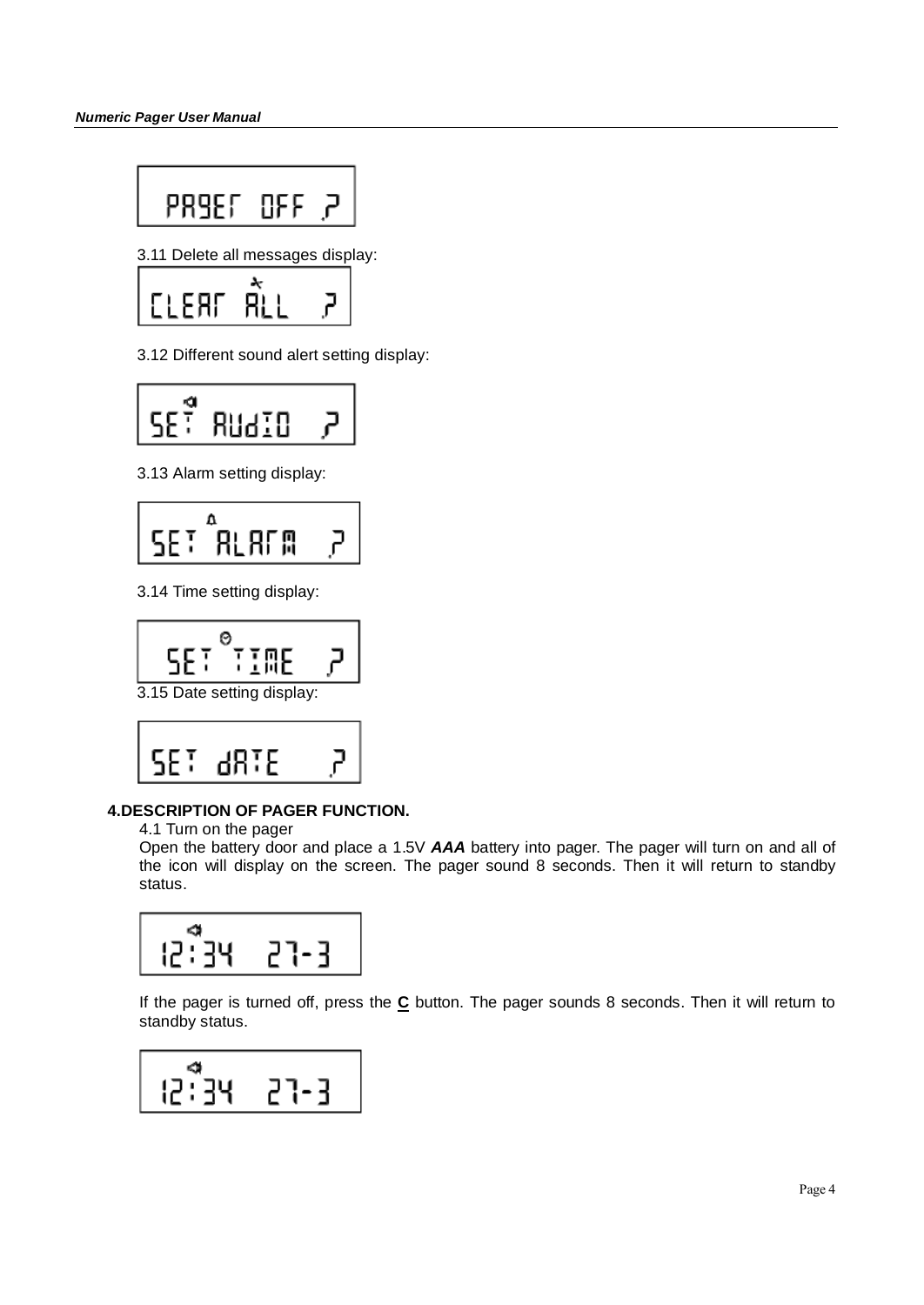#### 4.2 Turn off the pager.

When the pager is on standby status, press the **A** button until the display shows as below:

$$
\begin{array}{c}\n\text{PRSSE} & \text{OFF} & \text{P}\n\end{array}
$$

Press the **B** button, the pager will turn off and the screen will display as below:

$$
\begin{array}{c}\n 12:34 & \text{COFF1} \\
 \end{array}
$$

All the messages and time will be kept in the memory. And the pager can not receive any message. 4.3 Setting of Time and Date

4.3.1 Continue to press **A** button until the display shows as below:

$$
\boxed{\text{SET}^\circ\text{THE}=\text{P}}
$$

Press the **B** button to enter the time setting status. The hour digit will blink, then press the **A** button to set the hour digit. After setting the hour digit, press the **B** button, the next digit will blink. Then you can press the A button to adjust. Repeat to move to the last digit, then the hour, then the minute, then AM/PM, then 24/12 Hr. After setting the last digit, press the **C** button to confirm the time setting and the pager will return to standby status.

4.3.2 Continue to press **A** button until the display shows as below:

$$
\begin{bmatrix}\nSEI & \text{dRIE} & P\n\end{bmatrix}
$$

Press the **B** button to enter the date setting status. The month digit will blink, then press the **A** button to set the month digit. After setting the month digit, press the **B** button, the next digit will blink. Then you can press the **A** button to adjust. Repeat to move to the last digit, then the month, then the day, then the year. After setting the last digit, press the **C** button to confirm the time setting and the pager will return to standby status.

4.4 Receive and store messages

When the pager receives a new message, the message will be stored in memory.

Below are some criteria for receiving messages:

4.4.1 The pager will store a maximum of 12 messages; each message can contain a maximum of 20 characters.

4.4.2 When pager receives a new message, the message will be automatically stored in memory. The pager will alert the user and display the new message.

4.4.3 The pager will display the content of received message and time received.

4.4.4.After receiving 12 messages, the old messages will be replaced with the new messages based on the first in first out regulation (except locked and unread messages).

4.4.5.When a duplicate message has been received, the time stamp will be updated.

4.5 Check messages

Press the **C** button to read the message.

4.5.1.If there is no new message the display will show as below: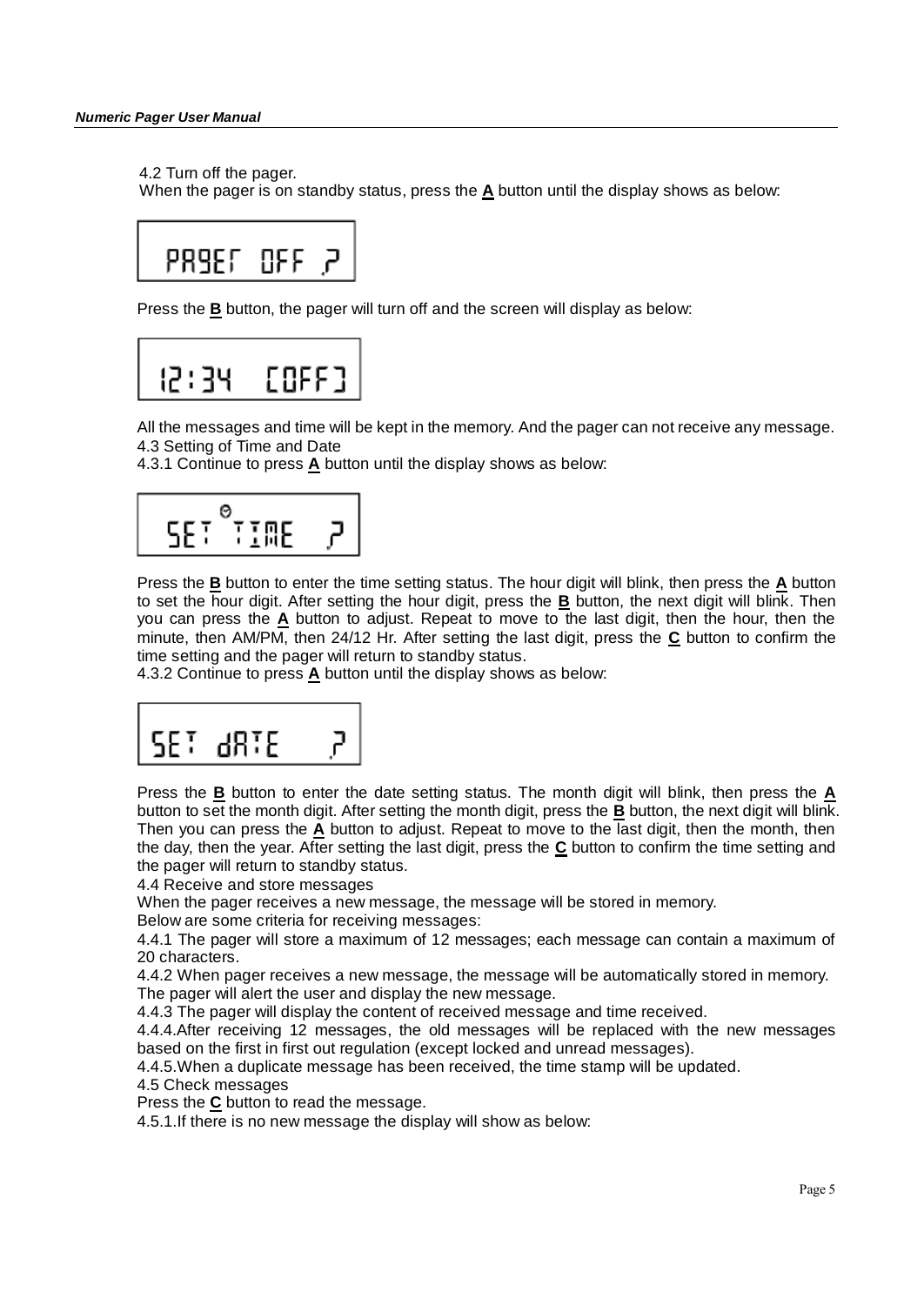

4.5.2.When a message has been received, press the **C** button to read the message. You can continue to press the **C** button to read the next message. Messages will be displayed on the first in last out regulation.

4.5.3.The pager will return to standby status, if no button is pressed within 8 seconds

4.6 Lock and delete and unlock messages

4.6.1 Lock and delete messages

When reading messages, press the **A** button, *PROTECT* will be displayed. Press the **B** button to lock the message, then the protect icon  $( \blacksquare^{\bullet} )$  will be displayed. Press the **A** button twice and the *DELETE* will be displayed. Press the **B** button to delete messages.

4.6.2 Unlock messages

When reading protected messages, press the **A** button, *UNPROTECT* will be displayed. Press the **B** button to unlock the message.

4.7 Function setting

4.7.1. Sound setting

When the pager is on standby status, Press **A** button until the display shows as below:



Press the **B** button enter sound setting status. The pager will sound the set sound. Press the **A** button adjust different sound.

4.7.2.When the pager is on standby status, press the **A** button until the display shows as below:

$$
\begin{array}{|c|c|c|}\n\hline\n\text{SE}^{\text{eq}} & \text{RLET} & \text{P}\n\end{array}
$$

Press **B** button, to enter the alert status, and the display will show as below:

$$
\begin{array}{c}\n\bullet \\
\hline\n\end{array}
$$

Press the **A** button adjust to vibration alert method (*MOTOR*). Press the **A** button again adjust to silent method (*MUTE*).

When you set silent mode, the pager can not alert.

4.7.3.Alarm setting

There are 3 alarm clocks inside the pager. Press the **A** button until display shows *SET ALARM ?*, and then press the **B** button to enter alarm setting status, the first digit will blink, press the **A** button to select alarm clock(*1-3*). Press **B** button to move cursor to next position, press **A** button to select *--/ON* that means alarm clock ON or OFF. Press **B** button to move cursor, the hour digit will blink, press **A** button to adjust the hour digit. Repeat to move to the last digit, then the hour, then the minute. After setting the last digit, press the **C** button to confirm the time setting and the pager will return to standby status.